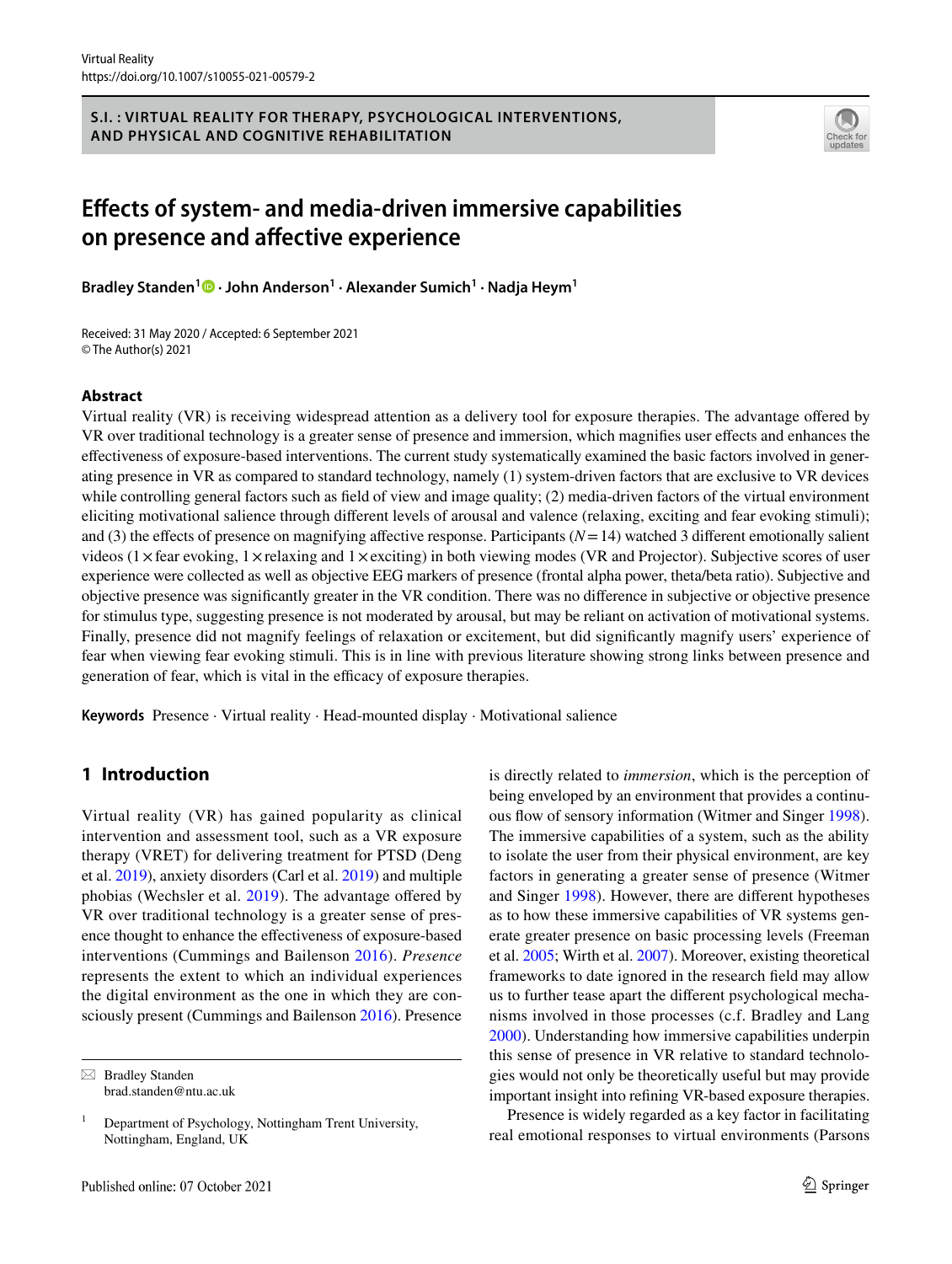and Rizzo [2008](#page-13-3); Price et al. [2011\)](#page-13-4). Indeed, presence has been associated with elicitation of greater levels of fear (Price et al. [2011](#page-13-4)) and anxiety (Ling et al. [2014\)](#page-12-5), which are essential for exposure therapy to be successful (Benito and Walther [2015](#page-12-6)). Indeed, virtual threat in VRET generates as much distress, anxiety and physiological arousal as *in-vivo* exposure to threat (Owens and Beidel [2015](#page-13-5); Kishimoto and Ding [2019](#page-12-7)). While the sense of presence appears to be directly associated with the efectiveness of VRETs, little research has been conducted to systematically identify the fundamental factors that infuence presence in VR compared to standard modes of presentation (such as computer monitors/screens). These factors can broadly be divided into two groups: system-driven factors of the VR hardware and media-driven factors of the virtual environment. Therefore, the aims of the current study were to examine the (1) system-driven factors that are exclusive to VR devices, while controlling general factors such as feld of view and image quality; (2) media-driven factors of the virtual environment eliciting motivational salience through diferent levels of arousal and valence (relaxing, exciting and fear evoking stimuli); and (3) the effects of presence on magnifying affective response.

## **1.1 System‑driven factors in the elicitation of presence**

Although VR hardware can take many forms, the most common is the use of head-mounted displays (HMD), which are goggle-like devices that display stereoscopic images coupled with rapid head tracking and large felds of view. They elicit higher levels of presence than standard viewing modes (Cummings and Bailenson [2016](#page-12-2)), which is thought to lead to an increase in engagement with the displayed media compared to standard viewing modes (Buttussi and Chittaro [2017\)](#page-12-8). The greater sense of presence experienced in VR compared to standard viewing is likely due to the superior immersive capabilities of HMD's (Diemer et al. [2015](#page-12-9)). A meta-analysis of research using immersive technology suggests that overall, system-driven immersive factors (including stereoscopic vision, tracking level such as head tracking or controller driven, image quality, feld of view, sound quality and update rate) have a medium efect size on presence. In particular, head tracking, stereoscopic vision and large field of view (FoV) have the largest effect size (Cummings) and Bailenson [2016](#page-12-2)). Of these immersive factors, only stereoscopic vision and head tracking are exclusive to HMDs when compared to standard viewing modes. However, previous studies examining elicitation of presence between HMDs and non-immersive technologies have not controlled for the system-driven immersive capabilities that are not exclusive to HMDs (Cummings and Bailenson [2016\)](#page-12-2). The superiority of VR against other techniques may be simply due to the large FoV that HMD's offer. Indeed, larger FoV has been associated with larger effect sizes in anxiety generation in VRET studies (Ling et al. [2014\)](#page-12-5). However, large FoVs can be achieved with standard viewing modes and may thus be just as immersive. Therefore, the current study aims to test the ability of HMDs to elicit higher levels of presence than standard viewing mode, through careful control of non-HMD specifc immersive factors (FoV, image quality, sound quality and update rate), allowing for a systematic examination of the role of the HMD exclusive combination of head tracking and stereoscopy on presence.

## **1.2 Media‑driven factors in the elicitation of presence**

The media viewed can also affect users' sense of presence. For example, frst-person point of view (Cummings and Bailenson [2016;](#page-12-2) Ling et al. [2013a,](#page-12-10) [b](#page-12-11)) and use of emotion eliciting narrative, such as narratives that promote a sense of urgency (Gorini et al. [2011\)](#page-12-12), have consistently been found to elicit greater presence. Consequently, eliciting intense emotional reactions is often the aim when developing entertainment in virtual worlds. One important media-driven factor afecting presence is thought to be the level of arousal elicited by the stimuli (Freeman et al. [2005](#page-12-3)). It has been argued that increased arousal causes users to become more alert, ready to respond to events that require action and attentive towards the presented stimuli (Carretié [2014\)](#page-12-13). The arousal theory fts with models of the formation of presence that propose that attention needs to be directed to the virtual environment, rather than the actual environment, to achieve a sense of presence and resolve confict between spatial situational models (Wirth et al. [2007\)](#page-13-2). However, the arousal theory does not account for stimulus valence which is central to generating motivational salience in emotion processing (Bradley and Lang [2000](#page-12-4)).

Theoretically, emotion is fundamentally organised around two motivational systems; appetitive and defensive (Bradley et al. [2001\)](#page-12-14). The appetitive system is activated in positive contexts that are likely to provide a feeling of pleasure. The defensive system is activated in response to threat and a feeling of displeasure. Both systems have common outputs mediating physiological systems involved in attention (Davis [2000;](#page-12-15) Davis and Lang [2001;](#page-12-16) LeDoux [1990](#page-12-17)). Importantly, valence and arousal are two independent dimensions contributing to motivational salience: the valence of a stimulus activates the motivational system, whereas arousal indicates the intensity of that emotion. In line with this theory, any appetitive or aversive stimuli have some motivational salience (independent of level of arousal) and would activate the motivational systems that mediate attention. Hence, presence should still be achieved in low arousal motivationally salient environments (i.e. relaxing). Indeed, presence tends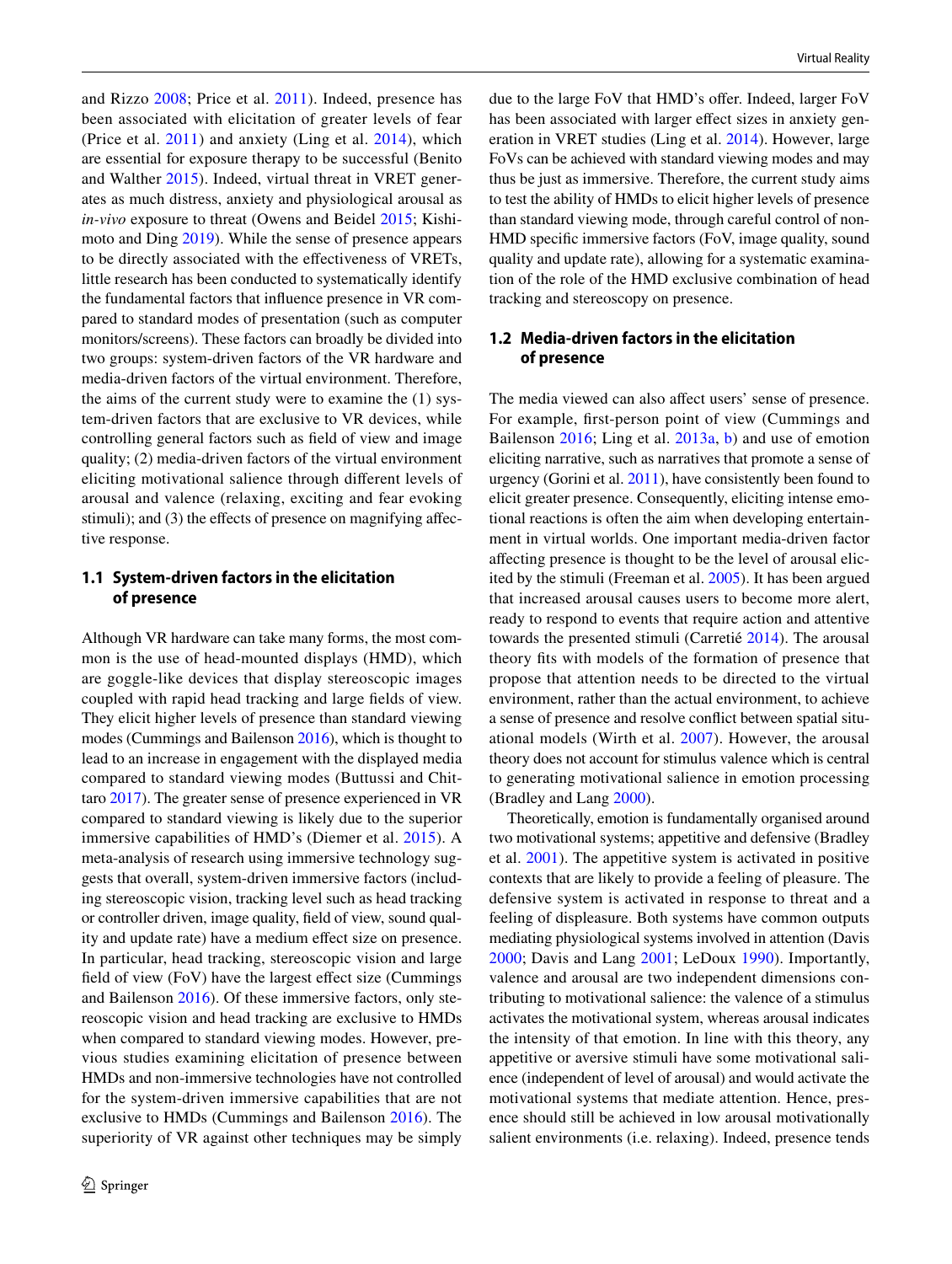to increase for emotional stimuli with both negative valence, for example fear (Alsina-Jurnet et al. [2011](#page-11-0); Bouchard et al. [2008](#page-12-18); Price and Anderson [2007;](#page-13-6) Riva et al. [2007](#page-13-7)) and sadness (Baños et al. [2004\)](#page-12-19), as well as positive valence of joy and relaxation compared to neutral environments (Baños et al. [2008;](#page-12-20) Riva et al. [2007](#page-13-7)). Findings that presence is elicited by relaxing stimuli at similar levels to anxiety (Riva et al. [2007](#page-13-7)) are seemingly in contrast to the arousal theory (Freeman et al. [2005\)](#page-12-3), according to which relaxing stimuli should not elicit a strong sense of presence as they are less arousing compared to anxiety evoking stimuli. Nevertheless, even within the motivational salience account, it would still be the case that greater arousal (as independent dimension) generates more (intense) motivational salience of aversive or appetitive stimuli, leading to a greater sense of presence. The current study aims to test the motivational salience proposition by systematically examining the role of diferent levels of arousal and valence in the generation of presence.

## **1.3 Subjective and objective assessment of presence**

Subjective measures have been typically used to quantify user experience of presence (Buttussi and Chittaro [2017](#page-12-8); Makransky et al. [2019\)](#page-12-21). With these, sense of presence can be broken down into three components: sense of physical space, ecological validity, and engagement (Freeman et al. [2005\)](#page-12-3). Sense of physical space is the users' perception of being located in the virtual environment and is mostly determined by system-driven factors. Ecological validity refers to how real the user feels the virtual environment seems and is determined by a mixture of system- and media-driven factors. Engagement is the users' interest in interacting with the content of the environment and is mostly determined by media-driven factors. Thus, by examining both systemand media-driven factors, the current study will examine their individual and combined efects on these aspects of presence.

The objective assessment of presence, and thus, its underpinning psychophysiological markers are less clear. Previous studies have used heart rate (HR) and galvanic skin response (GSR) as indicators of presence (Kobayashi et al. [2015](#page-12-22)). However, reliance on HR and GSR to measure presence due to arousal (cf. Freeman et al. [2005](#page-12-3)) presents a method artefact as HR and GSR are indicators of arousal itself (Bradley et al. [2001](#page-12-14)). Indeed, previous research linking presence to HR and GSR has been limited to arousing stimuli, such as rollercoaster simulations or urgent situations (Baumgartner et al. [2006](#page-12-23); Gorini et al. [2011](#page-12-12)). Though HR and GSR are useful indicators of arousal and have been widely applied in emotion research (Burriss et al. [2007;](#page-12-24) Lang et al. [1998](#page-12-25)),

they are less direct indicators of presence due to motivational salience.

Electroencephalogram (EEG) offers a direct assessment of brain function and can be used as an indicator of presence. EEG studies have found that greater frontal alpha and reduced parietal alpha was indicative of presence (Kober et al. [2012;](#page-12-26) Baumgartner et al. [2006](#page-12-23)), which fts with theoretical models of presence generation (Wirth et al. [2007](#page-13-2)). Alpha band power (8–13 Hz) purportedly refects active neuronal inhibition and is inversely related to cortical activity (Pfurtscheller [1989](#page-13-8)). The parietal lobe is active in spatial processing and attention (Shomstein and Gottlieb [2016\)](#page-13-9), and thus, reduced parietal alpha would indicate greater attention to the virtual environment, which is key in the formation of presence (Wirth et al. [2007](#page-13-2)). The dorsolateral prefrontal cortex (DLPFC) is involved in executive control and confict adaptation (Mansouri et al. [2017\)](#page-13-10), and thus, higher frontal alpha may indicate less confict between spatial situational models, which need to be resolved to generate presence (Wirth et al. [2007\)](#page-13-2). Indeed, this connection is supported by fMRI studies showing that activity in the DLPFC is inversely related to parietal activity and subjective presence ratings (Baumgartner et al. [2008\)](#page-12-27). Another potential EEG marker of presence is the frontal theta/beta ratio (TBR). TBR refects top-down processing that is mediated by the dlPFC, such as attentional control (van Son et al. [2019a,](#page-13-11) [b](#page-13-12)). TBR has specifcally been found to be a reliable biomarker of attentional control, with lower TBR representing greater attentional control (Angelidis et al. [2016](#page-11-1); Putman et al. [2010\)](#page-13-13). TBR is also positively correlated with mind wandering, which represents a reduction in attention to the current task (van Son et al. [2019a](#page-13-11)[, b](#page-13-12)). Based on theoretical models of presence, presence is reliant on the acceptance of the environments spatial situational model, and thus, lower TBR should indicate greater attention allocation to the virtual environment, which is more likely lead to acceptance of the spatial situational models and thus be indicative of greater presence (Wirth et al. [2007](#page-13-2)). Logistic restraints in using EEG within a VR environment include poor compatibility between large EEG arrays, and most HMD's. Nevertheless, novel low-density EEG devices can be worn alongside the HMD to test brain mechanisms underpinning presence in VR.

#### **1.4 Research aims**

The aims of the current study were to, firstly, examine whether HMD specifc immersive factors (head tracking and stereoscopy) elicit greater presence, as measured by objective EEG indicators and subjective ratings of presence, in VR compared to standard viewing modes, while controlling for non-HMD specifc immersive factors, specifcally feld of view. Secondly, this study aimed to examine the efect of media-driven factors, specifcally the role of motivational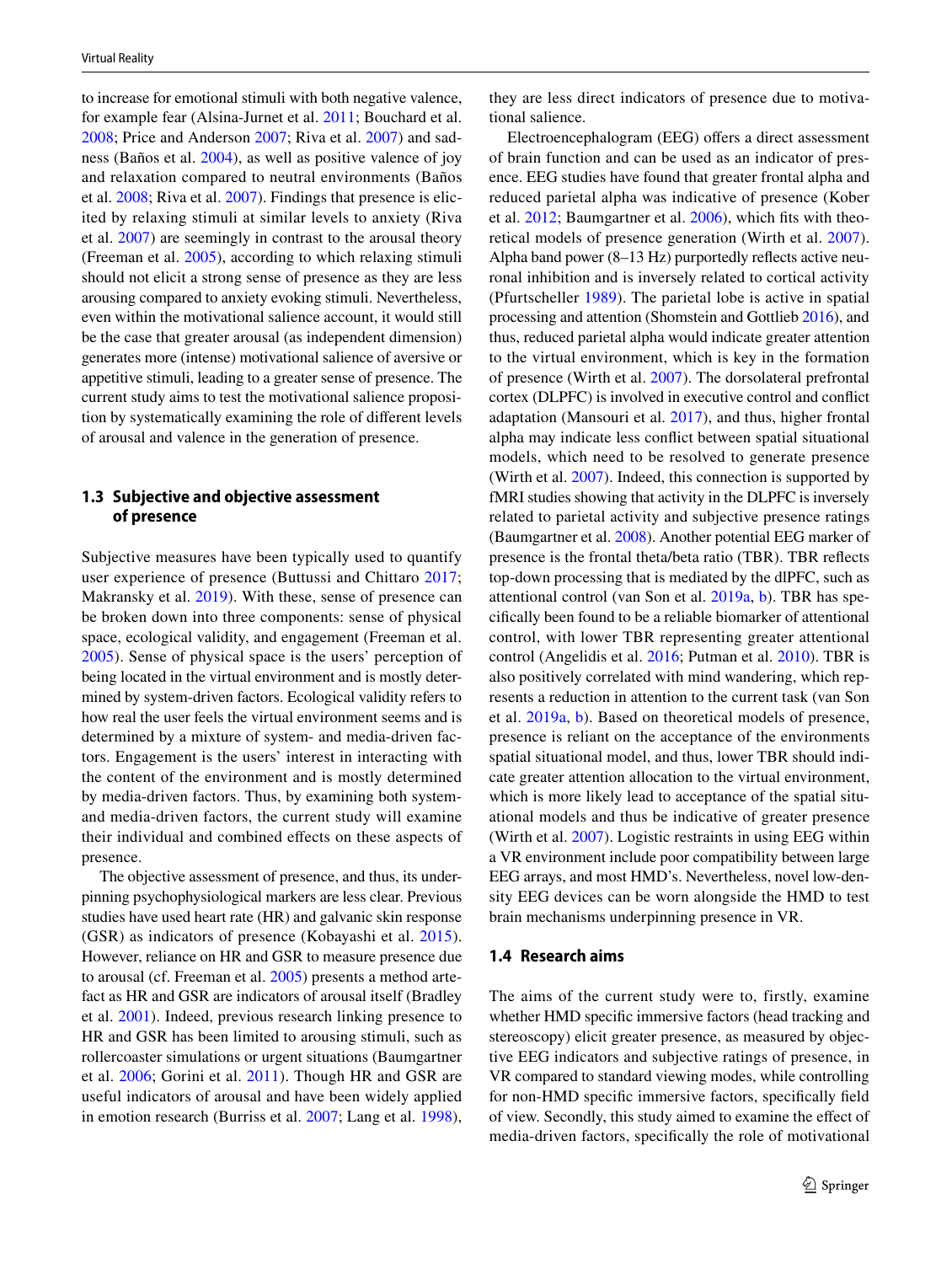salience, on the elicitation of presence based on theoretical frameworks of emotion processing (Bradley and Lang [2000](#page-12-4)). Accordingly, a sense of presence will be generated for any valenced stimuli, including relaxing stimuli, as it would lead to activation of motivational systems that mediate attention; however, presence will be greater for more arousing stimuli due to intensifying the activation in the motivational systems. Research to date has not examined the efects of valence and arousal on presence. The fnal aim is to examine to what extent more immersive technologies and sense of presence magnify user efects (Cummings and Bailenson [2016\)](#page-12-2), and thus, influence affective experience in VR as compared to standard viewing mode. Therefore, it was hypothesised that:

1. HMD viewing mode will elicit greater presence than a projected viewing mode when controlling for all non-HMD specifc immersive factors.

2. Motivational salience elicits the sense of presence such that:

a. Appetitive and aversive stimuli elicit sense of presence due to their motivational salience independent of their level of arousal.

b. Nevertheless, more arousing stimuli will elicit a greater sense of presence.

3. As a greater sense of presence is proposed to magnify user effects in VR (Cummings and Bailenson  $2016$ ), we hypothesise that respective emotional responses will be greater in HMD viewing mode—such that:

a. Subjective ratings of fear when viewing fear evoking stimulus will be greater in HMD viewing mode.

b. Subjective ratings of excitement when viewing exciting stimulus will be greater in HMD viewing mode.

c. Subjective ratings of serenity when viewing relaxing stimuli will be greater in HMD viewing mode.

# **2 Method**

## **2.1 Design**

This study used a within participants 2 (display type) $\times$ 3 (stimulus type) factorial design to assess the efect of system- and media-driven immersive capabilities on presence and afective experience. The independent variables were display type (HMD or monoscopic wall projection) and stimulus type (fear evoking, relaxing and exciting). The DVs were subjective (Presence, SAM and PANAS questionnaires) and objective measures (alpha power and theta/beta ratio) of presence and afective experience. Full ethical approval was obtained from the local ethic committee following British Psychological Society guidelines.

## **2.2 Participants**

Participants were 14 students (10 males, 4 females, mean  $age = 22.9$ ,  $SD = 1.71$ ) studying at Nottingham Trent University. All participants had normal or corrected-to-normal vision. Participants were recruited through an on-going psychometric validation study for immersion in entertainment media and were offered research credits for their participation.

## **2.3 Procedure**

The study was conducted in a VR laboratory with the following experimental study protocol: On arrival to the laboratory, EEG hardware was attached to the participants. Participants completed initial psychometric baseline assessments. Two (eyes open, eyes closed; 1-min each) baseline EEG recordings were performed. Participants were then randomised to perform either the HMD or projection mode frst, followed by the alternate display-type condition. In each case, three videos were presented (one of each affective category:  $1 \times$  fear evoking,  $1 \times$  relaxing and  $1 \times$  exciting). The relaxing video was always displayed in the middle and the order of aversive and appetitive counterbalanced. Upon completion of each display-type condition, participants had a short 5-min break. After each video, participants completed psychometric measures of presence, arousal and afect. Upon completion of all the videos, participants were thanked and debriefed.

## **2.4 In‑session psychometrics**

These measures were recorded at baseline before exposure to stimuli and immediately after each video presentation. Data were collected using Bristol Online Survey software (University of Bristol [2017](#page-12-28)).

*Positive and negative afect scale (PANAS-X;* Watson and Clark [1999](#page-13-14)*):* a 60-item scale with the two higher order scales and 11 specifc afects. For the purpose of this study, 14 specifc negative afect items relating to 2 specifc afects (fear and fatigue) and 16 specifc positive afect items relating to 4 specifc afects (excitement, serenity, attentiveness and surprise) were selected. The instructions were worded to measure afect at the exact moment of completion. The PANAS-X uses a 5-point Likert scale  $(1 = not at all, 5 = extremely)$ . All subscales used in this study have shown high internal consistency in the initial paper for exact moment (all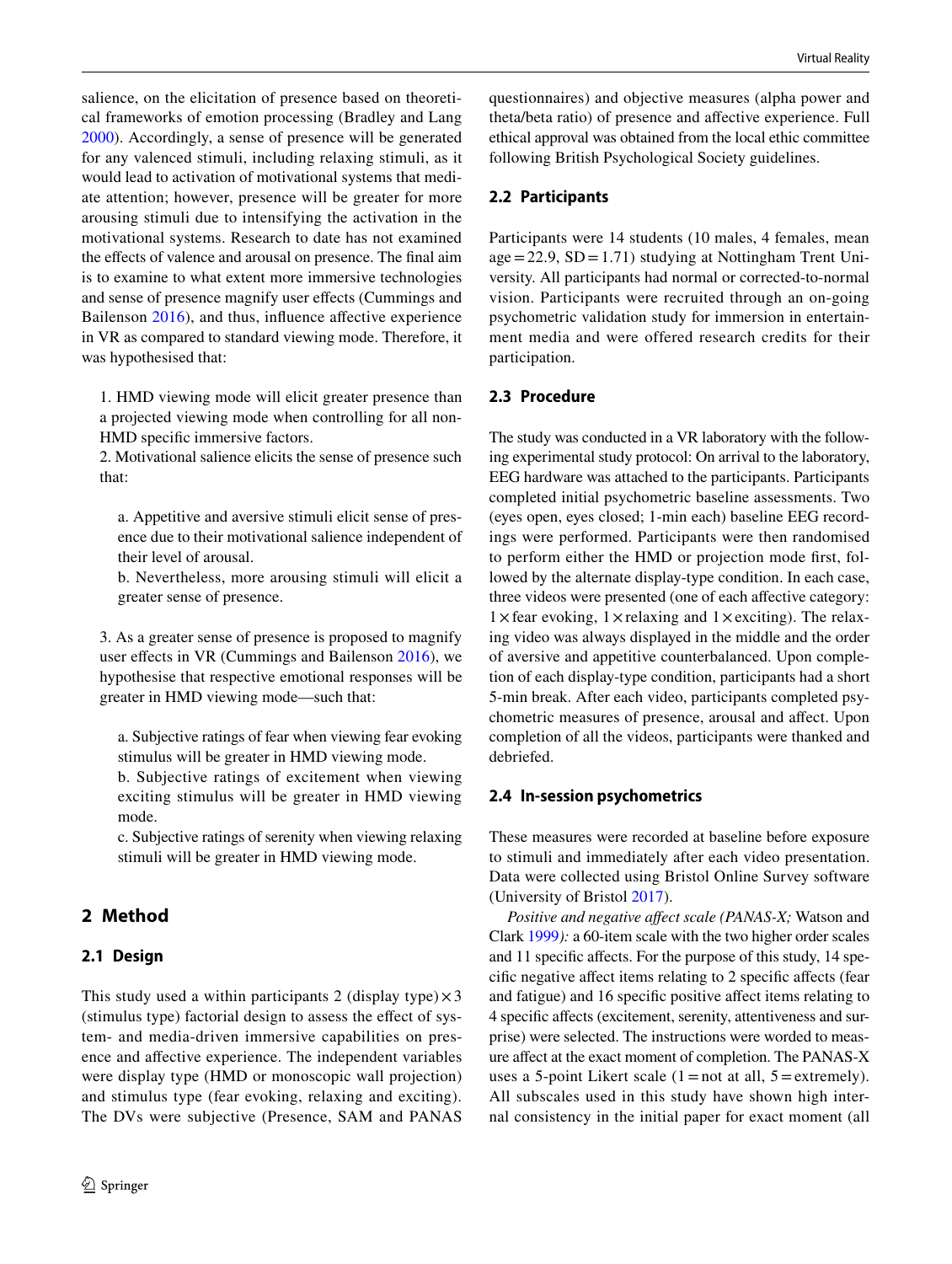Cronbach's alphas  $> 0.72$ ). All subscales used also show high convergent validity with their equivalent subscales of the Profle of Mood States (POMS; McNair et al. [1971\)](#page-13-15) with all correlations  $> 0.85$ .

*Self-Assessment Manikin (SAM;* Lang [1980\)](#page-12-29): It is a nonverbal pictorial assessment technique that directly measures perceived pleasure and arousal associated with a person's afective reaction to stimuli. They are rated using a 9-point Likert scale, each point having its own pictorial representation. The scale shows high internal consistency in adults (Cronbach's alpha=0.82 for pleasure and 0.98 for arousal; Backs et al. [2005](#page-12-30)).

*Presence questionnaire:* It was adapted from the igroup presence questionnaire (IPQ; Schubert et al. [2001\)](#page-13-16). Questions are based on theoretical models of presence that indicate three measurable dimensions of presence; sense of physical space, ecological validity and engagement. Adaptation was necessary as the IPQ targets stimulus where the participant has control of their location in the virtual world. In this study, participants remained stationary, this meant questions had to be adapted or removed. Six questions were selected to measure presence. Two questions targeted sense of physical space ("How aware were you of the real world while navigating the virtual world (i.e. its sounds, other people, temperature etc.)?"," How much did you feel the virtual world surrounded you?"), one question targeted ecological validity ("How real did the virtual world seem to you?") and three questions targeted engagement ("Did you have a sense of being in the virtual world (i.e. "of being there")?"," How much attention did you pay to the real environment?", "How

captivated were you by the virtual world?"). The scale uses a 5-point Likert scale  $(1=not at all, 5=extremely)$ .

#### **2.5 Stimuli**

Six spherical 360° videos were used as stimuli and split into three afective categories: fear evoking, relaxing and exciting, see Fig. [1](#page-4-0) for screenshots of the stimuli. Two stimuli groups were created, each containing  $1 \times$  fear evoking,  $1 \times$  relaxing and  $1 \times$  exciting stimuli parings. Fear evoking videos incorporated imminent human threat, which has been classed as highly arousing with negative valence. For relaxing stimuli, scenes containing natural environments were selected as these tend to be the lowest arousal stimuli with a positive valence. Stimuli containing upbeat dance sequences were selected as exciting stimuli with high arousal and positive valence combination. All stimuli were frst-person point of view and free from narrative, which are media factors that have been found to infuence presence (Cummings and Bailenson [2016](#page-12-2); Gorini et al. [2011](#page-12-12); Ling et al. [2013a](#page-12-10), [2013b;](#page-12-11) Weech et al. [2020](#page-13-17)). Both relaxing videos had to have music dubbed to remove narrative. Narratives, in this sense, does not mean spoken words, but words used to elicit an emotional response, such as the telling of a story. All videos were from a stationary point of view to reduce the possibility of cybersickness, which may arise from diferences between perceived and physical movement (Davis et al. [2014](#page-12-31)) and is negatively related to presence (Weech et al. [2019\)](#page-13-18). Each

<span id="page-4-0"></span>

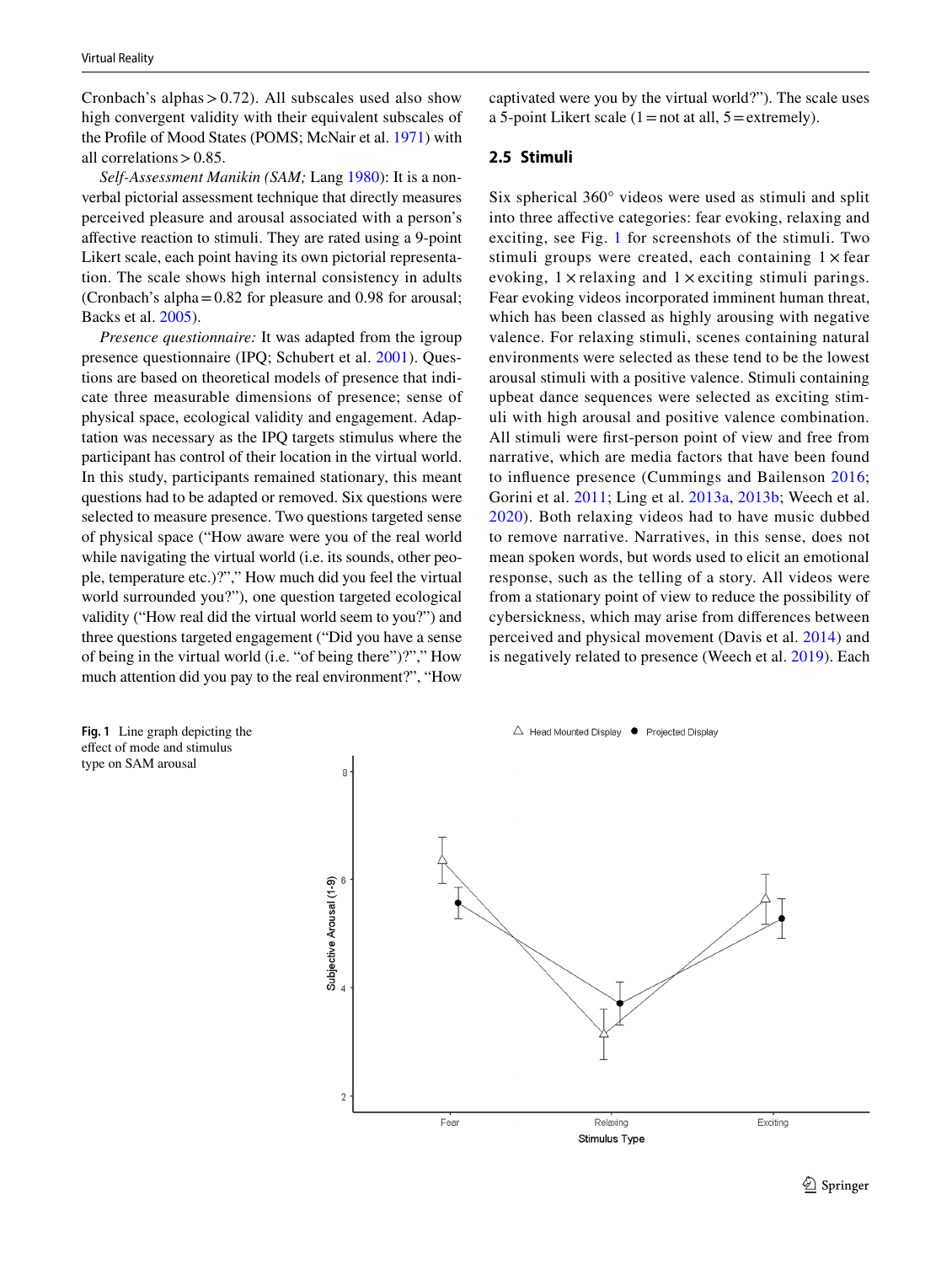video lasted 150 s broken down into 10 s of black screen, 120 s of 360° video, 20 s of black screen.

#### **2.6 Experimental set‑up**

For the 3D (HMD) condition, stimuli were displayed using an Oculus Rift DK2 connected to a computer consisting of an Intel Core I7-5930 K CPU running at 3.5 Ghz with 32 GB Ram, a Nvidia GeForce GTX 980 TI graphics card and a Windows 10 Pro $\times$  64 operating system. The stereoscopic DK2 has a 100° feld of view, 1080p resolution, 60 Hz refresh rate and 1000 Hz internal head tracking update rate. To limit the amount of movement artefact, participants were fitted with a neck support cushion throughout the experiment that limited their head movement and were encouraged to use the swivel on the chair to move their perspective in the video when wearing the HMD. The 2D (large projected viewing mode) condition was displayed using an Epson projector connected to the same computer as the HMD condition with the capabilities to display 1080p resolution at 60 Hz. Stimuli were projected onto a white wall. The screen width was 241.5 cm and the participant was positioned 84.5 cm from the wall achieving a 100° feld. Participants navigated the 360 video using a mouse on a pad that rested over the chair. The stimuli were displayed with a 1080p resolution and at 30 frames per second. Sound was delivered to the participant using Sennheiser around ear headphones in both conditions. This set-up controlled for feld of view, image quality, sound quality and refresh rate with the only differing immersive factors being stereoscopy and tracking method. The temperature-controlled laboratory was set at a constant temperature of 20 °C. The windowless laboratory also allowed for complete darkness in the room to minimise distractions and avoid light afecting the quality of the projected images. Though measures of cybersickness were not collected, the researcher observed participants and checked on their wellbeing throughout the experiment, being specifcally mindful of cybersickness. None of the participants reported any symptoms of cybersickness.

#### **2.7 EEG recording**

Electroencephalogram (EEG) was recorded using an Alpha-Active Ltd HeadCoach EEG system (Alpha Active [2017](#page-11-2)). This system consists of 2 channels (attached at AF7 and AF8; referenced to ipsilateral mastoids, and fPz ground; sampling rate, 128 Hz). Electrode sites were chosen based on (Baumgartner et al. [2006](#page-12-23)) and compatibility HMD systems. Impedance was maintained below 5 kOhms. Signal processing of EEG data was performed using CURRY 7.12 software (Compumedics Neuroscan [2017](#page-12-32)). Data were

filtered offline between 0 and 30 Hz. Ocular and muscle artefacts were removed. Alpha power (8–12 Hz) and TBR were measured and averaged across AF7 and AF8.

#### **2.8 Statistical analysis**

Data cleaning and statistical analysis were conducted using R studio (RStudio Team [2020](#page-13-19)). Firstly, manipulation checks were conducted using a  $2 \times 3$  ANOVA on SAM scores to ascertain if the conditions difered signifcantly in terms of arousal and valence.  $2 \times 3$  ANOVA's were conducted to examine the efect of viewing mode and stimuli on presence by using all IPQ subscales as well as frontal alpha power and TBR. Paired samples t tests were used to examine the efects of mode on magnifying user efects. Fear evoking stimuli were compared using PANAS fear items, relaxing stimuli using PANAS serenity items and exciting stimuli using PANAS excitement items. Finally, a  $2 \times 3$  ANOVA was conducted on PANAS attentiveness to examine the efect of mode and stimuli on attention.

## **3 Results**

## **3.1 Manipulation checks for motivational salience of stimuli and diferences between display**

Initially, to examine the motivational salience of the stimuli and whether this difered between mode, a 2 (viewing mode: HMD or projector) $\times$ 3 (stimulus type: fear evoking, relaxing or exciting) within subjects ANOVA was performed on scores of SAM valence and SAM arousal. For SAM valence, there was a significant effect of stimulus type  $(F(2,26)=11.9)$ ,  $p = 0.001$ ,  $\eta^2 = 0.32$ ). Post hoc Bonferroni comparisons revealed that both relaxing  $(t(27)=6.23, p < 0.001, d = 1.52)$ and exciting stimuli  $(t(27)=4.1, p=0.001, d=1.33)$  had signifcantly greater valence compared to fear evoking stimuli, but did not differ from each other  $(t(27)=0.61, p=1.00,$  $d = 0.16$ ). For SAM arousal, there was a significant effect of stimulus type  $(F(2,26) = 17.75, p < 0.001, \eta^2 = 0.36)$ . Post hoc comparisons revealed that arousal was signifcantly lower for relaxing stimuli compared to both fear evoking (*t*(27)=6.24, *p*<0.001, *d*=*1.99*) and exciting stimuli  $(t(27)=5.13, p < 0.001, d = 1.47)$ . There was no significant diference between fear evoking and exciting stimuli  $(t(27)=1.55, p=0.4, d=0.39)$ . The manipulation checks confrm that relaxing and exciting stimuli difer in arousal but not valence, allowing for a direct examination of the role of arousal in presence. There was no signifcant efect of viewing mode for either SAM arousal  $(F(1,13)=0.506,$  $p = 0.489$ ,  $\eta^2 = 0.004$ ) or SAM valence (*F*(1,13) = 1.358,  $p=0.265$ ,  $\eta^2=0.002$ ). There were no significant interactions between mode and stimuli for SAM arousal  $(F(2,26)=3.25,$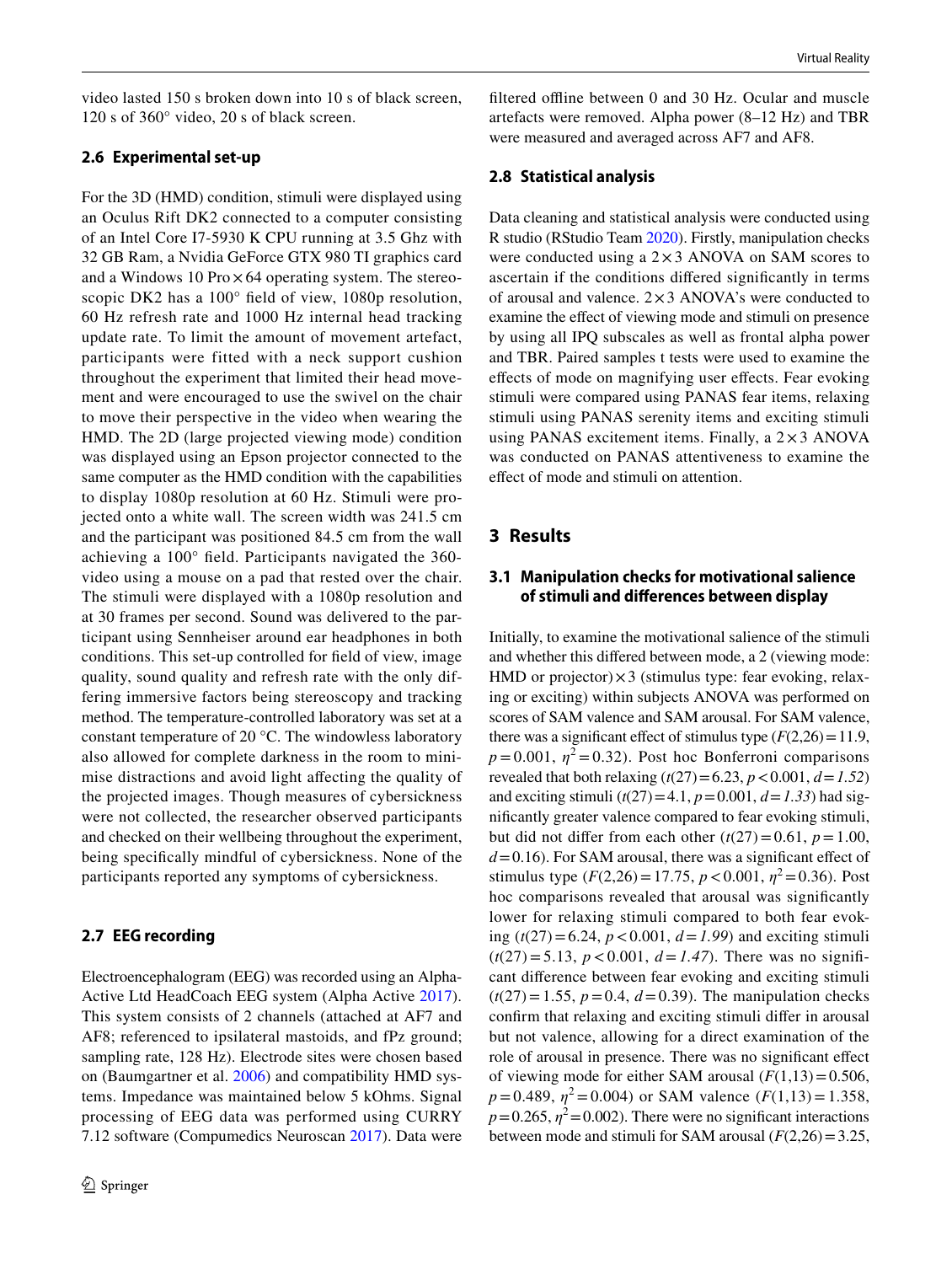<span id="page-6-0"></span>**Table 1** Descriptive statistics for each condition and all dependent variables

|                             | HMD condition |            |            | Projector condition |             |             |
|-----------------------------|---------------|------------|------------|---------------------|-------------|-------------|
|                             | Fearful       | Relaxing   | Exciting   | Fearful             | Relaxing    | Exciting    |
| Dependent measure           | M(SD)         | M(SD)      | M(SD)      | M(SD)               | M(SD)       | M(SD)       |
| Presence overall $(1-5)$    | 3.00(1.01)    | 2.95(1.11) | 2.89(1.02) | 2.18(.54)           | 2.23(.52)   | 2.31(.53)   |
| Physical space $(1-5)$      | 3.46(1.10)    | 3.11(1.35) | 3.18(1.26) | 1.54(0.75)          | 1.64(1.08)  | 1.57(0.83)  |
| Ecological validity $(1-5)$ | 2.93(1.14)    | 3.21(.89)  | 2.86(.86)  | 2.00(.68)           | 2.00(.88)   | 2.14(1.03)  |
| Engagement $(1-5)$          | 2.71(1.18)    | 2.76(1.28) | 2.71(1.23) | 2.67(0.84)          | 2.69(0.80)  | 2.86(0.76)  |
| EEG alpha power             | 5.12 (2.52)   | 4.66(1.41) | 4.90(1.42) | 3.64(1.03)          | 3.72(.96)   | 3.51(1.20)  |
| EEG theta/beta              | 3.66(2.16)    | 3.66(1.58) | 3.84(2.06) | 4.04(2.91)          | 5.75(4.04)  | 4.26(2.67)  |
| SAM valence (1–9)           | 4.29(1.90)    | 6.93(1.27) | 6.43(1.40) | 4.57(1.60)          | 6.21(1.05)  | 6.36(1.39)  |
| SAM arousal (1–9)           | 6.36(1.60)    | 3.14(1.75) | 5.64(1.74) | 5.57(1.09)          | 3.71 (1.49) | 5.29 (1.38) |
| PANAS fear (1–5)            | 1.70(0.61)    | 1.09(0.21) | 1.45(.55)  | 1.41(.59)           | 1.14(0.29)  | 1.27(.39)   |
| PANAS serenity (1–5)        | 2.57(1.15)    | 3.79(1.05) | 2.55(.84)  | 2.67(.97)           | 3.40(0.79)  | 2.83(0.96)  |
| PANAS excitement (1-5)      | 2.36(.67)     | 2.21(.59)  | 2.48(.59)  | 2.20(.72)           | 2.05(.57)   | 2.55(.66)   |
| PANAS attentiveness (1–5)   | 2.90(.74)     | 2.48(.75)  | 2.76(.73)  | 2.55(.70)           | 2.24(.88)   | 2.83(0.73)  |

<span id="page-6-1"></span>



 $p = 0.071$ ,  $\eta^2 = 0.036$ ) or SAM valence ( $F(2,26) = 2.49$ ,  $p=0.118$ ,  $\eta^2=0.021$ ). The descriptive statistics for each condition and all dependent variables for all analyses can be seen in Table [1](#page-6-0) and line graphs can be seen for SAM arousal (Fig. [1](#page-4-0)) and SAM valence (Fig. [2](#page-6-1)).

## **3.2 Efects of HMD exclusive immersive capabilities and stimuli motivational salience on presence**

#### **3.2.1 Subjective measures of presence**

To examine the effects of HMD exclusive immersive capabilities on subjective presence, 2 (viewing mode: HMD or Projector) ×3 (stimulus type: Fear evoking, relaxing or exciting) within subjects ANOVA's were performed on the overall presence scale and its subscales of physical space and ecological validity. Significant effects of mode were found for overall presence  $(F(1,13) = 4.890, p = 0.046,$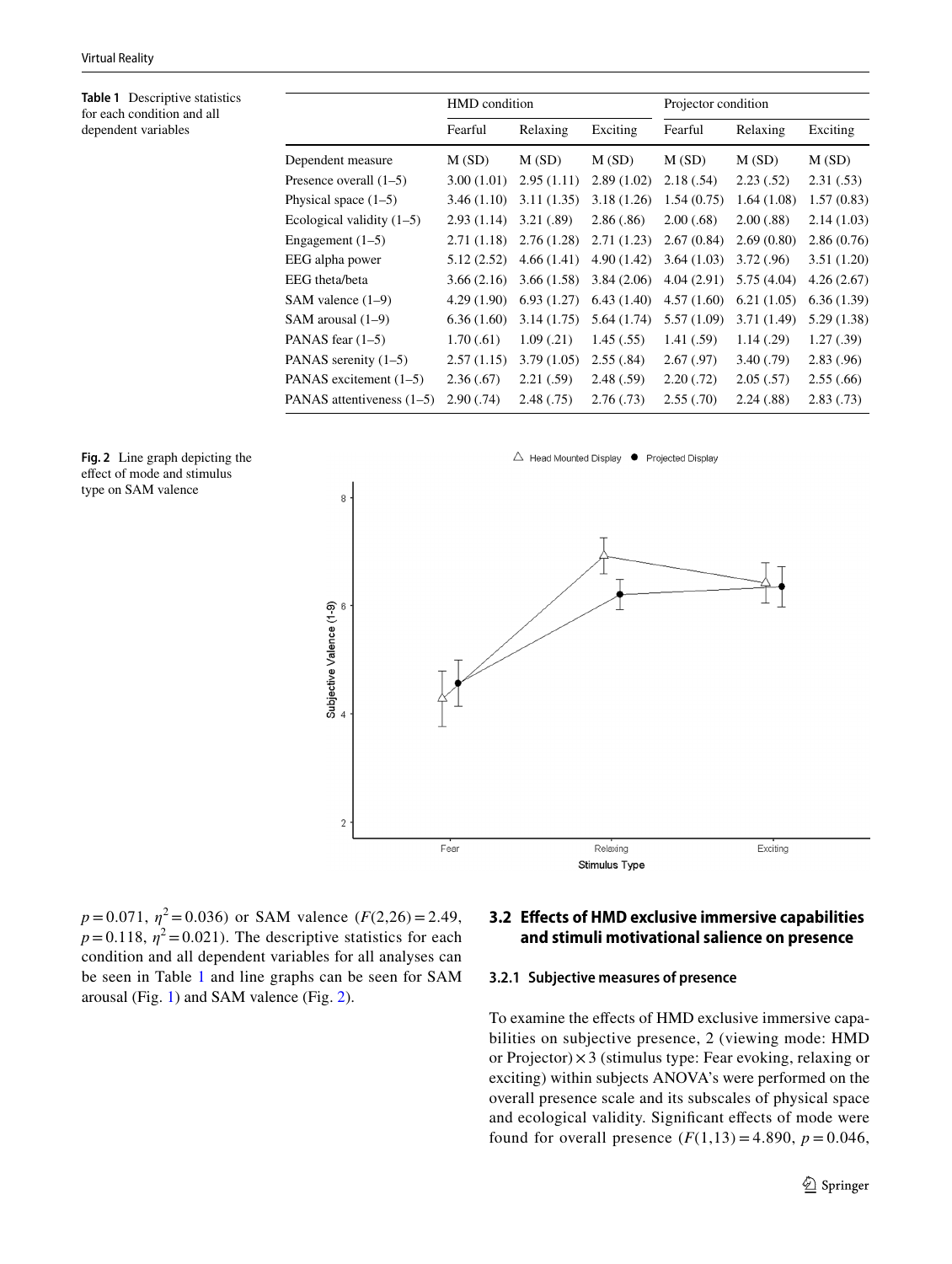*η*<sup>2</sup> = 0.16), physical space (*F*(1,13) = 21.564, *p* < 0.001, *η*<sup>2</sup> = 0.39), ecological validity (*F*(1,13) = 20.717, *p* < 0.001,  $\eta^2$  = 0.22). Results showed greater subjective overall presence, physical space and ecological validity in the HMD condition compared to the projector condition. However, no significant effects of stimulus type were found for overall presence  $(F(2,26) = 0.007, p = 0.989, \eta^2 < 0.001)$ , physical space  $(F(2,26)=0.38, p=0.680, \eta^2=0.003)$ , ecological validity  $(F(2,26) = 0.389, p = 0.671, \eta^2 = 0.005)$ . No significant effects of mode  $(F(1,13)=0.0003, p=0.99,$  $\eta^2$  < 0.001) or stimuli (*F*(2,16) = 0.304, *p* = 0.641,  $\eta^2$  = 0.002) were found for the subscale engagement. There were no signifcant interactions. A line graph representing overall presence can be seen in Fig. [3.](#page-7-0)

#### **3.2.2 Objective measures of presence**

To examine the effects of HMD exclusive immersive capabilities on objective presence, 2 (viewing mode: HMD or Projector)  $\times$  3 (stimulus type: Fear evoking, relaxing or exciting) within subjects ANOVA's were performed on frontal alpha power and frontal TBR. A signifcant efect of mode was found on overall alpha power  $(F(1,13)=7.597, p=0.016, \eta^2=0.16)$ , with mean alpha being higher in the HMD condition. There were no signifcant efects of stimulus type for alpha power  $(F(2,26)=0.270, p=0.747, \eta^2=0.003)$  and no significant interactions ( $F(2,26) = 0.542$ ,  $p = 0.535$ ,  $\eta^2 = 0.006$ ). A line graph representing overall alpha power can be seen in Fig. [4](#page-8-0).

For TBR, a significant effect of stimulus type was found  $(F(2,26) = 3.424, p = 0.048, \eta^2 = 0.02)$ ; however, post hoc comparisons did not reach signifcance for any contrasts (for all contrasts  $p > 0.1$ ). There was no significant effect of viewing mode on TBR  $(F(1,13) = 2.286,$  $p=0.154$ ,  $\eta^2=0.033$ ). There was a significant interaction found between viewing mode and stimulus type for TBR  $(F(2,26)=4.633, p=0.019, \eta^2=0.023)$ ; however, post hoc comparisons did not reach signifcance (for all contrasts  $p > 0.2$ ; detailed statistics can be found in the supplementary materials Table 1 and 2). A line graph representing TBR can be seen in Fig. [5](#page-8-1).

## **3.3 Efects of HMD exclusive immersive capabilities and motivational salience on afective experience**

To examine the effects of HMD exclusive immersive capabilities on affective experience for each motivationally salient stimulus, paired *T* tests were carried out comparing viewing modes for each stimulus type and its associated afect. For fear evoking stimulus, a paired *t* test was conducted to examine the effect of mode on PANAS Fear. Results found than subjective fear was signifcantly greater in the HMD condition  $(t(13)=2.58, p=0.023, d=0.48)$ . For exciting stimulus, a paired *t* test was conducted to examine the effect of mode on PANAS Excitement. Results found no significant difference between conditions  $(t(13)=1.33)$ ,

<span id="page-7-0"></span>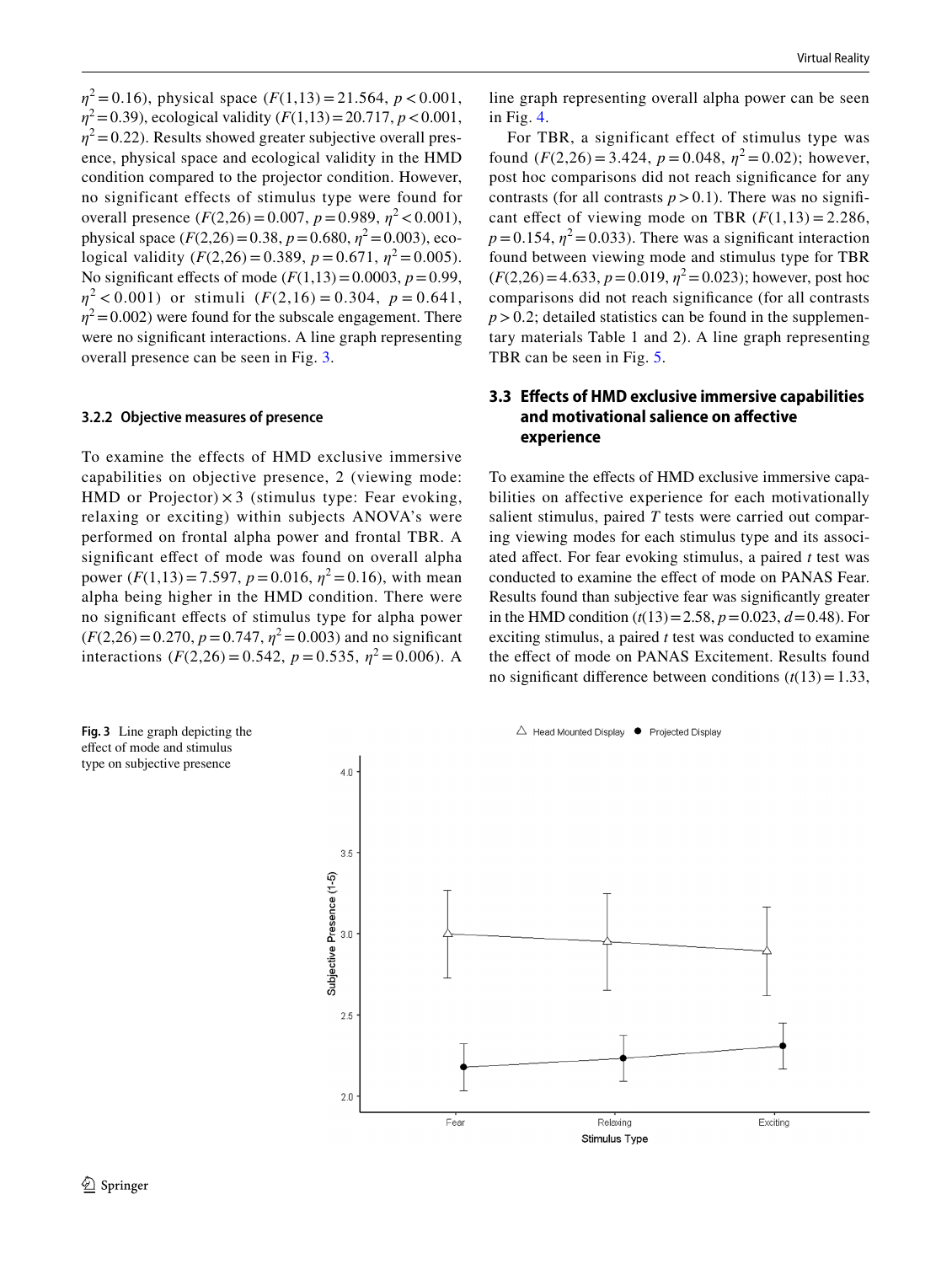<span id="page-8-0"></span>

<span id="page-8-1"></span>**Fig. 5** Line graph depicting the efect of mode and stimulus

type on TBR



 $p=0.207$ ,  $d=0.36$ ). For relaxing stimulus, a paired *t* test was conducted to examine the effect of mode on PANAS Serenity. Results found no signifcant diference between conditions ( $t(13)=0.56$ ,  $p=0.583$ ,  $d=0.09$ ).

## **3.4 Subjective attention by mode and stimulus type**

To examine the effect of viewing mode and stimulus type on subjective levels of attentiveness, a 2 (viewing mode: HMD or Projector) × 3 (stimulus type: Fear evoking, relaxing or exciting) within subjects ANOVA's were performed on PANAS attentiveness. There was a signifcant efect of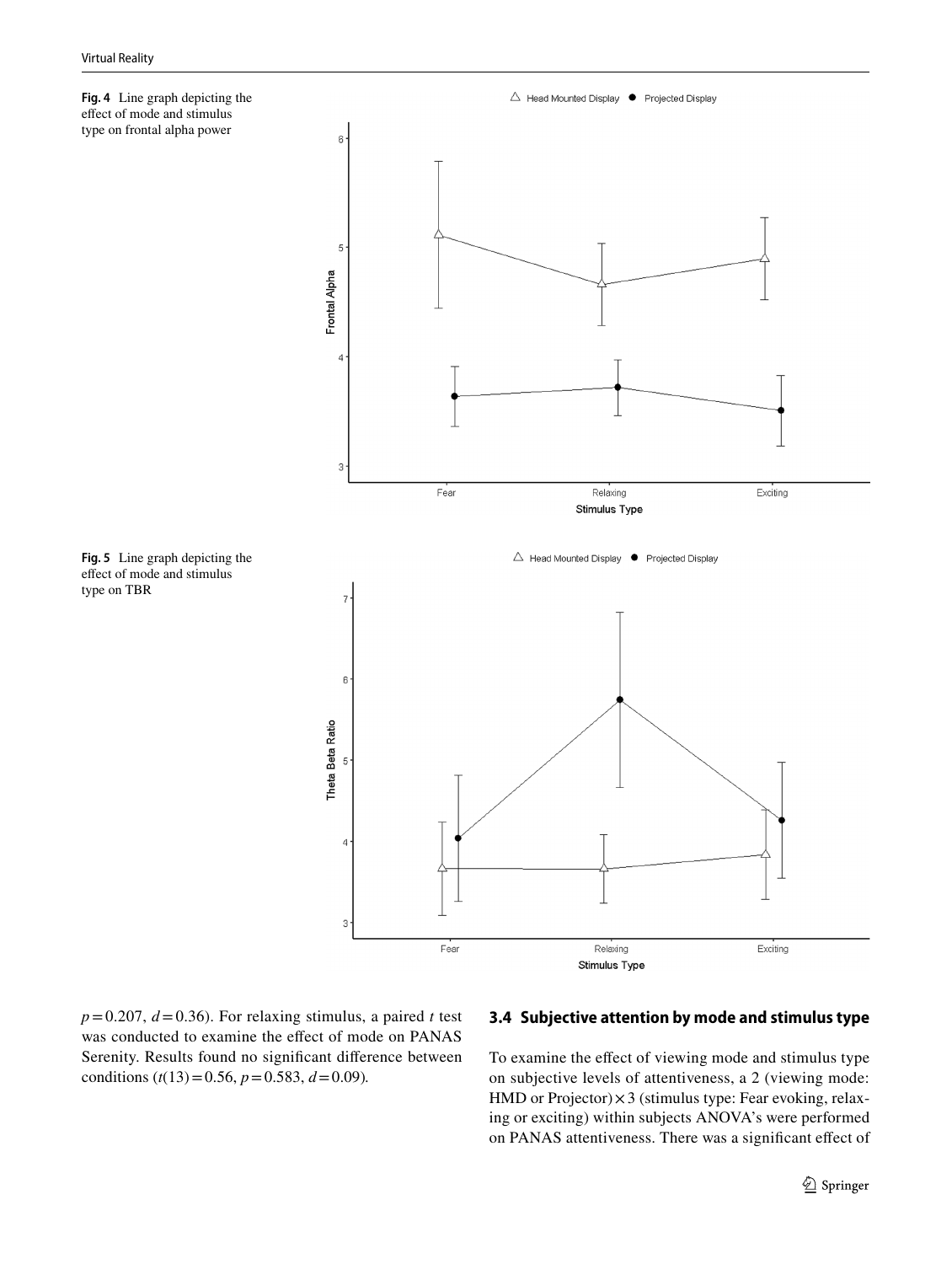stimulus type  $(F(2,26) = 6.443, p = 0.005, \eta^2 = 0.065)$ . Post hoc comparisons revealed that mean scores were higher for fear evoking  $(t(27) = 2.55, p = 0.05, d = 0.56)$  and exciting stimuli (*t*(27) = 3.49, *p* = 0.005, *d* = 0.65) compared to relaxing stimuli. There was no signifcant diference between fear evoking and exciting stimuli  $(t(27) = 0.59$ ,  $p = 1.00$ ,  $d = 0.11$ ). This suggests that subjectively, participants felt that they were less attentive when viewing relaxing stimuli. There was no signifcant efect of mode  $(F(1,13)=1.597, p=0.229, \eta^2=0.014)$ . This suggests that attentiveness experienced in response to stimuli is not signifcantly afected by the viewing mode used. There was no significant interaction  $(F(2,26) = 1.48, p = 0.249,$  $\eta^2$  = 0.015).

## **4 Discussion**

Previous research has highlighted that HMDs elicit greater presence than standard viewing modes (Cummings and Bailenson [2016;](#page-12-2) Diemer et al. [2015\)](#page-12-9). The current study extended this by conducting the frst systematic test of HMD exclusive immersive properties on presence (stereoscopy and head tracking), while controlling for the factors of FoV, image quality and refresh rate. It also examined media-driven factors in the generation of presence and the role of presence in magnifying user efects.

## **4.1 System‑driven immersive capabilities and presence**

In line with our hypothesis (Hyp 1), HMD viewing modes elicited a signifcantly greater level of subjective presence compared to large projected images of equal FoV, image quality, sound quality and refresh rate. This was found for overall presence ratings and previously suggested subfactors of physical space and ecological validity (Freeman et al. [2005\)](#page-12-3). Both overall presence and ecological validity had medium efect sizes while physical space had the largest effect size. Interestingly, the subscale for engagement found no signifcant diference between conditions, which is in line with suggestions that this is more related to media-driven factors (Freeman et al. [2005](#page-12-3)). The signifcant diferences in subjective measures of presence were partially supported by objective measures. Greater alpha power in the frontal areas was found in the HMD condition with a medium efect size. This is in line with previous research showing increased alpha in frontal lobes and decreased alpha in parietal lobes related to presence generation (Baumgartner et al. [2006;](#page-12-23) Kober et al. [2012](#page-12-26)). Though TBR was indicated as another objective measure of presence due to its relationship with attentional control (Angelidis et al. [2016\)](#page-11-1), there were no diferences in TBR as a function of viewing mode. This suggests that attentional control was not greater in the HMD condition despite its greater sense of presence in terms of alpha power and subjective presence. This is surprising due to the proposed role of attention in the generation of presence (Wirth et al. [2007\)](#page-13-2). Nevertheless, the fndings across previously used subjective and objective measures of presence provide support for the role of HMD exclusive immersive factors, stereoscopy and head tracking, increasing presence when all other known immersive factors are controlled. This addresses faws in previous research that did not control for feld of view (Buttussi and Chittaro [2017\)](#page-12-8), which is known to have a large efect size on presence (Cummings and Bailenson [2016\)](#page-12-2). These fndings provide support for the continued use of HMD's to deliver stimuli that requires presence to achieve its desired results, for example, VRET's (Bouchard et al. [2017;](#page-12-33) Miloff et al. [2016;](#page-13-20) Pitti et al. [2016](#page-13-21)).

#### **4.2 Media‑driven factors and presence**

Alongside system-driven immersive capabilities, this study examined media-driven factors in the elicitation of presence, specifcally arousal and valence. Due to their motivational salience all of the selected stimuli were expected to generate some degree of presence independent their level of arousal (Hyp 2a); however, fear evoking and exciting stimuli were expected to induce the greatest sense of presence due to their increased arousal and its proposed role in presence (Hyp 2b; c.f. Freeman et al. [2005;](#page-12-3) Wirth et al. [2007\)](#page-13-2). Users indeed experienced a sense of presence even in low arousal environments (relaxing condition); however, despite greater levels of subjective arousal seen in the manipulation checks, the fearful and exciting stimuli did not generate greater sense of presence than the relaxing stimuli for any of the subjective or objective indicators, including the engagement subscale of the IPQ which is proposed to be related to the presented media (Freeman et al. [2005](#page-12-3)). This is inconsistent with the arousal theory of presence (Freeman et al. [2005](#page-12-3)), which proposes that greater arousal leads to greater presence, potentially due to the increased attention allocation to the stimulus caused by the elevated arousal. In relation to theories of presence formulation that suggest attention is key in elicitation of presence (Wirth et al. [2007](#page-13-2)), motivational salience might be sufficient for attention allocation—independent of arousal (c.f. Bradley and Lang [2000\)](#page-12-4). Both fear evoking and exciting stimuli scored signifcantly higher on the PANAS subscale for attentiveness than relaxing environments with medium to large efect sizes, suggesting subjectively more attention was paid in these conditions, which should have increased the sense of presence. However, this was not supported by the objective measures. The analysis of EEG data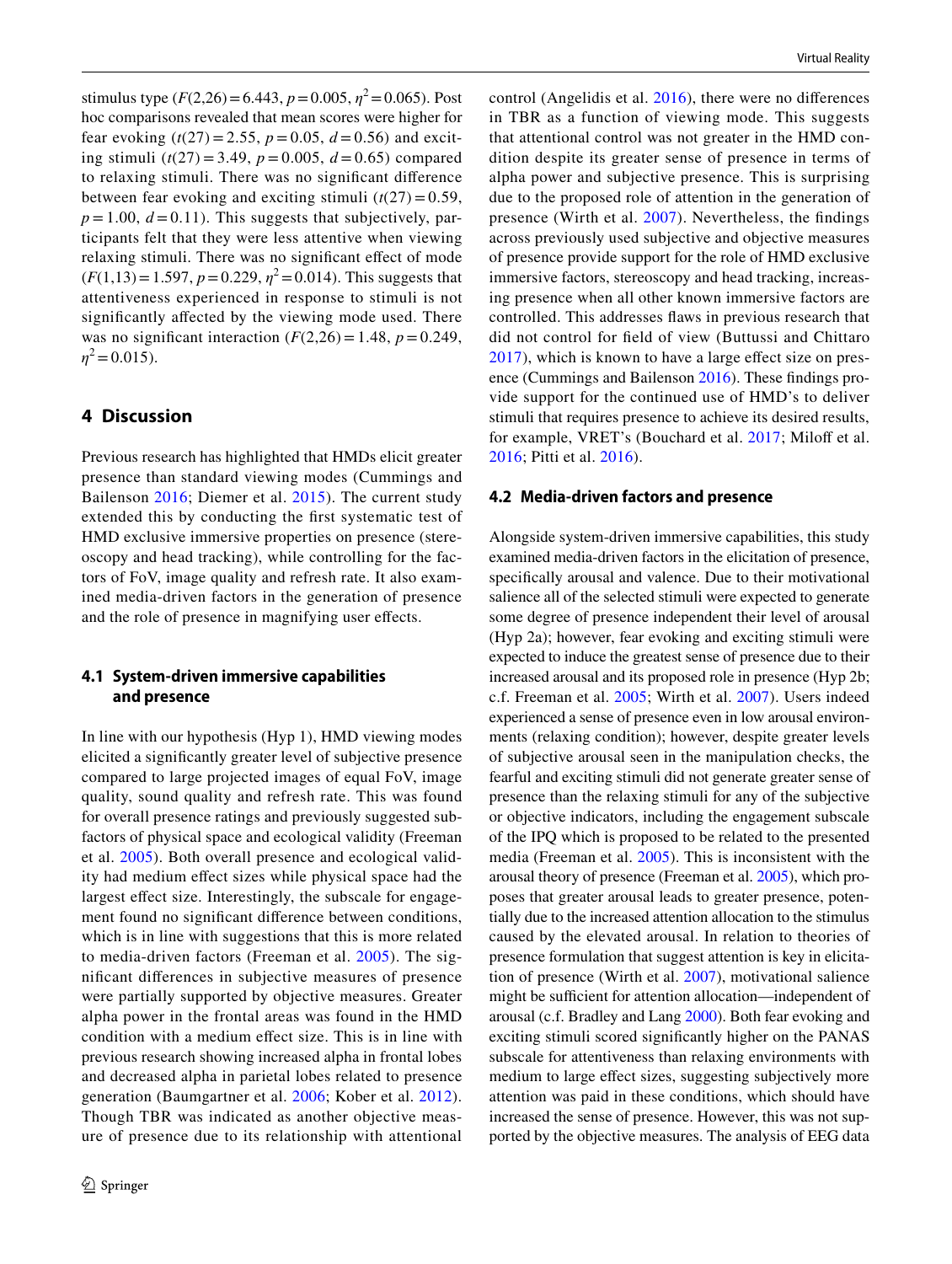showed no efect of stimulus type on frontal alpha power, and although there was an effect on TBR, the effect size was small and post hoc tests revealed no signifcant diferences between conditions—suggesting that attentional control was similar across stimulus types, hence leading to similar levels of presence. Together, this suggests that presence is not completely limited to arousing stimuli, but may still depend on attentional demands, which would be determined by motivational salience. This is in line with more complex theoretical frameworks, like the motivational activation theory (Bradley and Lang [2000](#page-12-4)) which suggests that valence and arousal are the main but independent components of emotional response. The activation of a motivational system (triggered by valence) may be a precursor for the generation of presence. This would still explain why previous research found greater presence in response to emotionally laden stimuli, which activates a motivational system, compared to neutral stimuli (Baños et al. [2004](#page-12-19), [2008;](#page-12-20) Bouchard et al. [2008](#page-12-18); Riva et al. [2007](#page-13-7)). Nevertheless, the intensity of response (triggered by arousal) did not directly translate into greater presence. Thus, the role of arousal in presence generation may be more complex as initially proposed (c.f. Freeman et al. [2005\)](#page-12-3) and presence generation may not be directly mappable to a motivational activation framework (c.f. Bradley and Lang [2000](#page-12-4)). However, Bradley and Lang ([2000](#page-12-4)) do specify that increased arousal does not always lead to increased physiological and behavioural response (e.g. attention), and it can be context dependent and based on the behaviour selected. Indeed, it has been found that although relaxation is associated with reduced arousal, it is not linked with reduced attention (Scheufele [2000\)](#page-13-22). A more refned paradigm including also completely neutral/non-arousing and motivationally non-salient stimuli is needed further study the interaction of arousal and motivational salience in motivational activation, and how/when arousal afects the generation of presence depending on the salience elicited.

#### **4.3 Presence and user efects**

Previous research suggests that increased sense of presence magnifes user efects (Cummings and Bailenson [2016](#page-12-2)) and is key in producing emotional response to virtual environments (Parsons and Rizzo [2008;](#page-13-3) Price et al. [2011](#page-13-4)). Hence, emotional response should be greater in the HMD condition, due to an increased sense of presence related to its superior immersive capabilities (Hyp 3). However, this study had mixed results. Viewing mode did not affect subjective scores for serenity in response to relaxing stimuli or excitement in response to exciting stimuli (Hyp 3b & 3c). Thus, HMD mode did not magnify the respective emotional reaction to exciting and relaxing stimuli. However, the HMD mode elicited a greater subjective fear response in response to fear evoking stimuli than the projected media mode with a medium efect size (Hyp 3a). This is in line with research suggesting that fear and presence are mutually dependent, with an increase in one leading to an increase in the other (Alsina-Jurnet et al. [2011](#page-11-0); Price and Anderson [2007;](#page-13-6) Riva et al. [2007](#page-13-7)). The consistent replication of this fnding calls for further research into why fear responses seem to be the most enhanced by the greater presence that HMD's offer. Threat response theories (Öhman and Mineka [2001\)](#page-13-23) suggest that fear evoking stimuli automatically receive attentional resources due to their evolutionary signifcance. As such, the motivational salience of fear evoking stimuli would be greater and prioritise attention allocation—hence potentially leading to greater sense of presence and the magnifcation of user efects. Understanding this link is vital due to the importance of eliciting fear response in VRETs (Benito and Walther [2015\)](#page-12-6).

#### **4.4 Limitations and future work**

Given necessary data restriction to two frontal sites to collect EEG when wearing a HMD, activity in the parietal lobes was not measured. The parietal lobe may be important in presence research and further work with larger arrays is needed to support fndings from Baumgartner et al. ([2006\)](#page-12-23) and Kober et al. ([2012](#page-12-26)). As technology develops that integrates HMD hardware with higher density EEG systems, this will become possible, allowing examination of cortical activation across other pertinent scalp regions related to attention and visual processing, such as the parietal (Baumgartner et al. [2006](#page-12-23); Kober et al. [2012;](#page-12-26) Howard et al. [2015,](#page-12-34) [2019\)](#page-12-35) and occipital lobes (Ko et al. [2017](#page-12-36); Howard et al. [2017\)](#page-12-37). The constant technological advancement may also lead to the development of more HMD exclusive immersive capabilities. There has already been advancement in devices to interact with the virtual environment such as handheld controllers and motion detection systems that play a role in user experience, immersion, and presence (De Paolis and De Luca [2020](#page-12-38)). With the current trajectory of technological advancement, it is likely that the gap between HMD's and standard viewing modes will only widen in terms of immersive capabilities and users sense of presence and future research should focus on testing these new modalities.

This study also found diferences between stimuli on subjective attentiveness, but not objective attention. Due to the role of attention in theoretical models of presence (Freeman et al. [2005;](#page-12-3) Wirth et al. [2007\)](#page-13-2) and highlighted by the current fndings, future research could systematically test the role of attention and motivational salience of diferent stimuli inputs using of eye-tracking and attentional distraction tasks to further examine attentions role in the generation of presence. As highlighted above, future research should also include a wider array of stimuli manipulating valence and arousal—including completely non-salient/non-arousing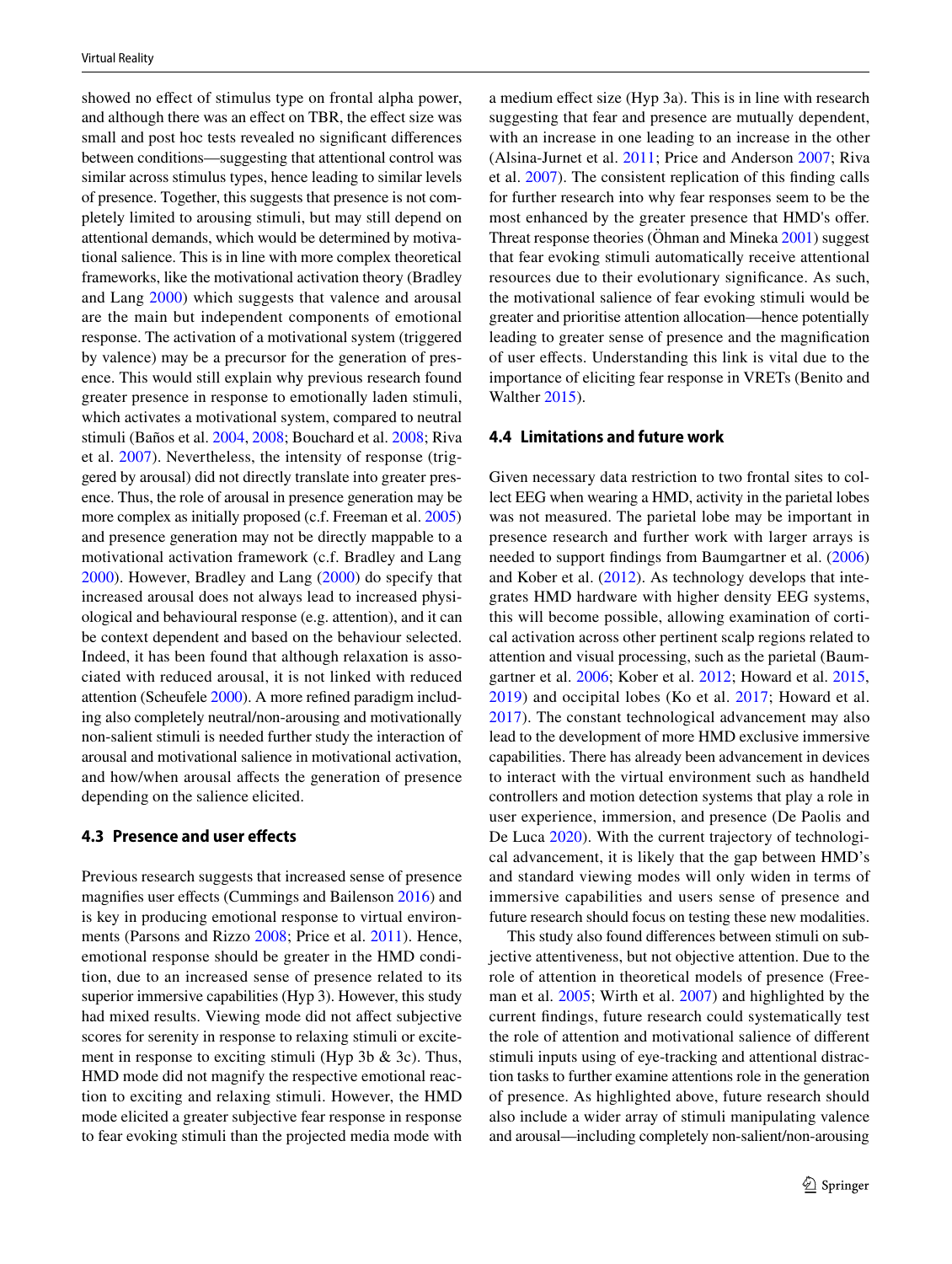stimuli. Moreover, the stimuli used here covered both high and low arousal positive stimuli but only high arousal negative stimuli. To provide a better examination of the role of fear as a unique motivational network, future work may beneft from including low arousal negatively valenced conditions as well.

Finally, this study sufered from a small sample size  $(N=14)$  impacting the statistical power. Although this research indicated magnifed fear responses when comparing HMD to standard viewing modes, the lack of statistical power did not allow for an examination of the potential mediating efect of presence. From the results of this study, it can be assumed that presence was generally greater in HMD viewing modes; however, it cannot be assumed that the magnifed fear response seen in HMD viewing mode was mediated by increased presence. When a VR-compatible, large array EEG system is created these fndings must be replicated in a much larger sample to explore the efects of system- and media-driven factors in presence generation and their neural markers in a much more detailed way. The study protocol could also be extended to examine more mediadriven factors such as point of view, narrative and player movement, which can impact sense of presence (Clemente et al. [2014;](#page-12-39) Ling et al. [2013a,](#page-12-10) [2013b;](#page-12-11) Weech et al. [2019](#page-13-18)). This could inform on the best media-driven set-ups for a successful VRET.

## **5 Conclusion**

In conclusion, this study systematically tested the HMD exclusive combination of stereoscopy and head tracking while controlling for all other known immersive factors, specifically field of view (Cummings and Bailenson [2016](#page-12-2)). Results were in line with existing literature regarding the ability of HMDs to elicit greater subjective (Diemer et al. [2015\)](#page-12-9) and objective measure of presence (Baumgartner et al. [2006;](#page-12-23) Kober et al. [2012\)](#page-12-26) than standard viewing modes. However, this was not linked with increased attention that had been proposed by theoretic models of presence (Wirth et al. [2007](#page-13-2)). More systematic research is needed into the physiological markers of presence through the implementation of more advanced EEG systems alongside HMDs. Finally, this research examined the role of presence in magnifying afective experience. Results suggest that increased subjective presence only has a signifcant efect on fear in relation to fear evoking stimuli. Overall, the results highlighted a much more complex pattern of interaction of the roles of arousal and attention in the formation of presence as previously suggested (Freeman et al. [2005;](#page-12-3) Wirth et al. [2007\)](#page-13-2). Here, an explanation involving motivational salience of stimuli has been put forward, in line with theories of motivational activation (Bradley and Lang [2000\)](#page-12-4), which had not been

previously investigated in the context of presence formation research but seems to show some promise. More nuanced experimental paradigms, however, are needed to fully understand the relationship and independent contributions of specifc emotions and arousal in relation to presence.

**Supplementary Information** The online version contains supplementary material available at<https://doi.org/10.1007/s10055-021-00579-2>.

**Acknowledgements** We would like to thank Alpha-Active Ltd for their collaboration with this project. Specifcally, we would like to thank Dr. Keith Barfoot for his technical input, allowing us to use the EEG headset and his role in the acquisition of funds to provide a research assistant for the project.

**Funding** This project was jointly funded by Nottingham Trent University and Alpha-Active Ltd.

**Availability of data and material** Not available.

**Code availability** Not applicable.

#### **Declarations**

**Conflict of interest** Not applicable.

**Ethics approval** This project was approved by the BLSS school ethics committee, Nottingham Trent University.

**Consent to participate** All participants provided informed consent prior to data collection.

**Consent for publication** All participants gave consent for their data to be published.

**Open Access** This article is licensed under a Creative Commons Attribution 4.0 International License, which permits use, sharing, adaptation, distribution and reproduction in any medium or format, as long as you give appropriate credit to the original author(s) and the source, provide a link to the Creative Commons licence, and indicate if changes were made. The images or other third party material in this article are included in the article's Creative Commons licence, unless indicated otherwise in a credit line to the material. If material is not included in the article's Creative Commons licence and your intended use is not permitted by statutory regulation or exceeds the permitted use, you will need to obtain permission directly from the copyright holder. To view a copy of this licence, visit<http://creativecommons.org/licenses/by/4.0/>.

#### **References**

<span id="page-11-2"></span>AlphaActive EEG (2017) Alpha Active Ltd. Devon, England

- <span id="page-11-0"></span>Alsina-Jurnet I, Gutiérrez-Maldonado J, Rangel-Gómez MV (2011) The role of presence in the level of anxiety experienced in clinical virtual environments. Comput Hum Behav 27(1):504–512
- <span id="page-11-1"></span>Angelidis A, van der Does W, Schakel L, Putman P (2016) Frontal EEG theta/beta ratio as an electrophysiological marker for attentional control and its test-retest reliability. Biol Psychol 121:49–52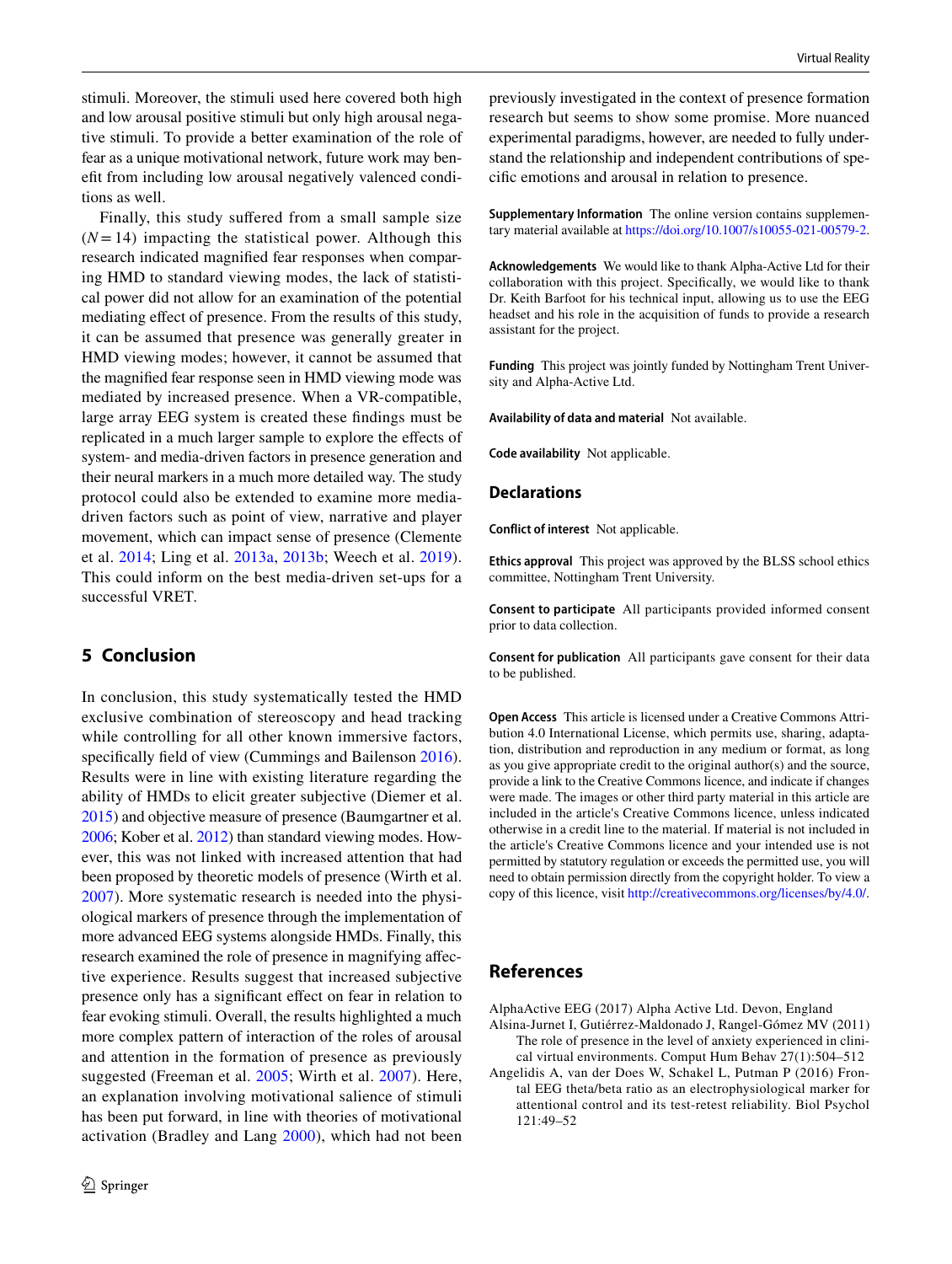- <span id="page-12-30"></span>Backs RW, da Silva SP, Han K (2005) A comparison of younger and older adults' self-assessment manikin ratings of afective pictures. Exp Aging Res 31(4):421–440
- <span id="page-12-19"></span>Baños RM, Botella C, Alcañiz M, Liaño V, Guerrero B, Rey B (2004) Immersion and emotion: their impact on the sense of presence. Cyberpsychol Behav 7(6):734–741
- <span id="page-12-20"></span>Baños RM, Botella C, Rubió I, Quero S, García-Palacios A, Alcañiz M (2008) Presence and emotions in virtual environments: the infuence of stereoscopy. Cyberpsychol Behav 11(1):1–8
- <span id="page-12-23"></span>Baumgartner T, Valko L, Esslen M, Jäncke L (2006) Neural correlate of spatial presence in an arousing and noninteractive virtual reality: an EEG and psychophysiology study. Cyberpsychol Behav 9(1):30–45
- <span id="page-12-27"></span>Baumgartner T, Speck D, Wettstein D, Masnari O, Beeli G, Jäncke L (2008) Feeling present in arousing virtual reality worlds: prefrontal brain regions diferentially orchestrate presence experience in adults and children. Front Hum Neurosci 2:8
- <span id="page-12-6"></span>Benito KG, Walther M (2015) Therapeutic process during exposure: habituation model. J Obs Compul Relat Disord 6:147–157
- <span id="page-12-18"></span>Bouchard S, St-Jacques J, Robillard G, Renaud P (2008) Anxiety increases the feeling of presence in virtual reality. Presence Teleoper Virtual Environ 17(4):376–391
- <span id="page-12-33"></span>Bouchard S, Dumoulin S, Robillard G, Guitard T, Klinger É, Forget H, Loranger C, Roucaut FX (2017) Virtual reality compared with in vivo exposure in the treatment of social anxiety disorder: a three-arm randomised controlled trial. Br J Psychiatry 210(4):276–283
- <span id="page-12-4"></span>Bradley MM, Lang PJ (2000) Emotion and motivation. Handb Psychophysiol 2:602–642
- <span id="page-12-14"></span>Bradley MM, Codispoti M, Sabatinelli D, Lang PJ (2001) Emotion and motivation II: sex diferences in picture processing. Emotion 1(3):300
- <span id="page-12-28"></span>Bristol Online Survey (2017) University of Bristol. Bristol
- <span id="page-12-24"></span>Burriss L, Powell DA, White J (2007) Psychophysiological and subjective indices of emotion as a function of age and gender. Cogn Emot 21(1):182–210
- <span id="page-12-8"></span>Buttussi F, Chittaro L (2017) Efects of diferent types of virtual reality display on presence and learning in a safety training scenario. IEEE Trans Visual Comput Graph
- <span id="page-12-1"></span>Carl E, Stein AT, Levihn-Coon A, Pogue JR, Rothbaum B, Emmelkamp P et al (2019) Virtual reality exposure therapy for anxiety and related disorders: a meta-analysis of randomized controlled trials. J Anxiety Disord 61:27–36
- <span id="page-12-13"></span>Carretié L (2014) Exogenous (automatic) attention to emotional stimuli: a review. Cogn Afect Behav Neurosci 14(4):1228–1258
- <span id="page-12-39"></span>Clemente M, Rodríguez A, Rey B, Alcañiz M (2014) Assessment of the infuence of navigation control and screen size on the sense of presence in virtual reality using EEG. Expert Syst Appl 41(4):1584–1592
- <span id="page-12-2"></span>Cummings JJ, Bailenson JN (2016) How immersive is enough? A meta-analysis of the efect of immersive technology on user presence. Media Psychol 19(2):272–309
- <span id="page-12-32"></span>CURRY Neuroimaging Suite 8 (2017) Compumedics Neuroscan, Victoria, Australia
- <span id="page-12-15"></span>Davis M (2000) The role of the amygdala in conditioned and unconditioned fear and anxiety. In: Aggleton JP (ed) The amygdala, vol 2. Oxford University Press, Oxford, pp 213–287
- <span id="page-12-16"></span>Davis M, Lang PJ (2001) Emotion: integration of animal and human data and theory. In: Gallagher M, Nelson RJ (eds) Comprehensive handbook of psychology. Biological psychology, vol 3. Wiley, New York
- <span id="page-12-31"></span>Davis S, Nesbitt K, Nalivaiko E (2014) A systematic review of cybersickness. Inl: Proceedings of the 2014 conference on interactive entertainment, pp 1–9
- <span id="page-12-38"></span>De Paolis LT, De Luca V (2020) The impact of the input interface in a virtual environment: the Vive controller and the Myo armband. Virtual Real 24(3):483–502
- <span id="page-12-0"></span>Deng W, Hu D, Xu S, Liu X, Zhao J, Chen Q et al (2019) The efficacy of virtual reality exposure therapy for PTSD symptoms: a systematic review and meta-analysis. J Afect Disord
- <span id="page-12-9"></span>Diemer J, Alpers GW, Peperkorn HM, Shiban Y, Mühlberger A (2015) The impact of perception and presence on emotional reactions: a review of research in virtual reality. Front Psychol 6
- <span id="page-12-3"></span>Freeman J, Lessiter J, Pugh K, Keogh E (2005) When presence and emotion are related, and when they are not. In: 8th annual international workshop on presence, pp 21–23
- <span id="page-12-12"></span>Gorini A, Capideville CS, De Leo G, Mantovani F, Riva G (2011) The role of immersion and narrative in mediated presence: the virtual hospital experience. Cyberpsychol Behav Soc Netw 14(3):99–105
- <span id="page-12-34"></span>Howard CJ, Bashir N, Chechlacz M, Humphreys GW (2015) Neural mechanisms of temporal resolution of attention. Cereb Cortex 26(7):2952–2969
- <span id="page-12-37"></span>Howard CJ, Arnold CP, Belmonte MK (2017) Slower resting alpha frequency is associated with superior localisation of moving targets. Brain Cogn 117:97–107
- <span id="page-12-35"></span>Howard CJ, Boulton H, Bedwell SA, Boatman CA, Roberts KL, Mitra S (2019) Low-frequency repetitive transcranial magnetic stimulation to right parietal cortex disrupts perception of briefy presented stimuli. Perception 48(4):346–355
- <span id="page-12-7"></span>Kishimoto T, Ding X (2019) The infuences of virtual social feedback on social anxiety disorders. Behav Cogn Psychother 47(6):726–735
- <span id="page-12-36"></span>Ko LW, Komarov O, Hairston WD, Jung TP, Lin CT (2017) Sustained attention in real classroom settings: an EEG study. Front Hum Neurosci 11:388
- <span id="page-12-22"></span>Kobayashi M, Ueno K, Ise S (2015) The effects of spatialized sounds on the sense of presence in auditory virtual environments: a psychological and physiological study. Presence Teleoperators Virtual Environ 24(2):163–174
- <span id="page-12-26"></span>Kober SE, Kurzmann J, Neuper C (2012) Cortical correlate of spatial presence in 2D and 3D interactive virtual reality: an EEG study. Int J Psychophysiol 83(3):365–374
- <span id="page-12-29"></span>Lang PJ (1980) Behavioral treatment and bio-behavioral assessment: computer applications. In: Sidowski JB, Johnson JH, Williams TA (eds) Technology in mental health care delivery systems, pp 119–l37
- <span id="page-12-25"></span>Lang PJ, Bradley MM, Cuthbert BN (1998) Emotion, motivation, and anxiety: Brain mechanisms and psychophysiology. Biol Psychiat 44(12):1248–1263
- <span id="page-12-17"></span>LeDoux JE (1990) Information flow from sensation to emotion plasticity in the neural computation of stimulus values. In: Gabriel M, Moore J (eds) Learning and computational neuroscience: Foundations of adaptive networks. Bradford Books/ MIT Press, Cambridge, pp 3–52
- <span id="page-12-10"></span>Ling Y, Nefs HT, Brinkman WP, Qu C, Heynderickx I (2013a) The efect of perspective on presence and space perception. PLoS ONE 8(11):e78513
- <span id="page-12-11"></span>Ling Y, Nefs HT, Brinkman WP, Qu C, Heynderickx I (2013b) The relationship between individual characteristics and experienced presence. Comput Hum Behav 29(4):1519–1530
- <span id="page-12-5"></span>Ling Y, Nefs HT, Morina N, Heynderickx I, Brinkman WP (2014) A meta-analysis on the relationship between self-reported presence and anxiety in virtual reality exposure therapy for anxiety disorders. PLoS ONE 9(5):e96144
- <span id="page-12-21"></span>Makransky G, Terkildsen TS, Mayer RE (2019) Adding immersive virtual reality to a science lab simulation causes more presence but less learning. Learn Instr 60:225–236